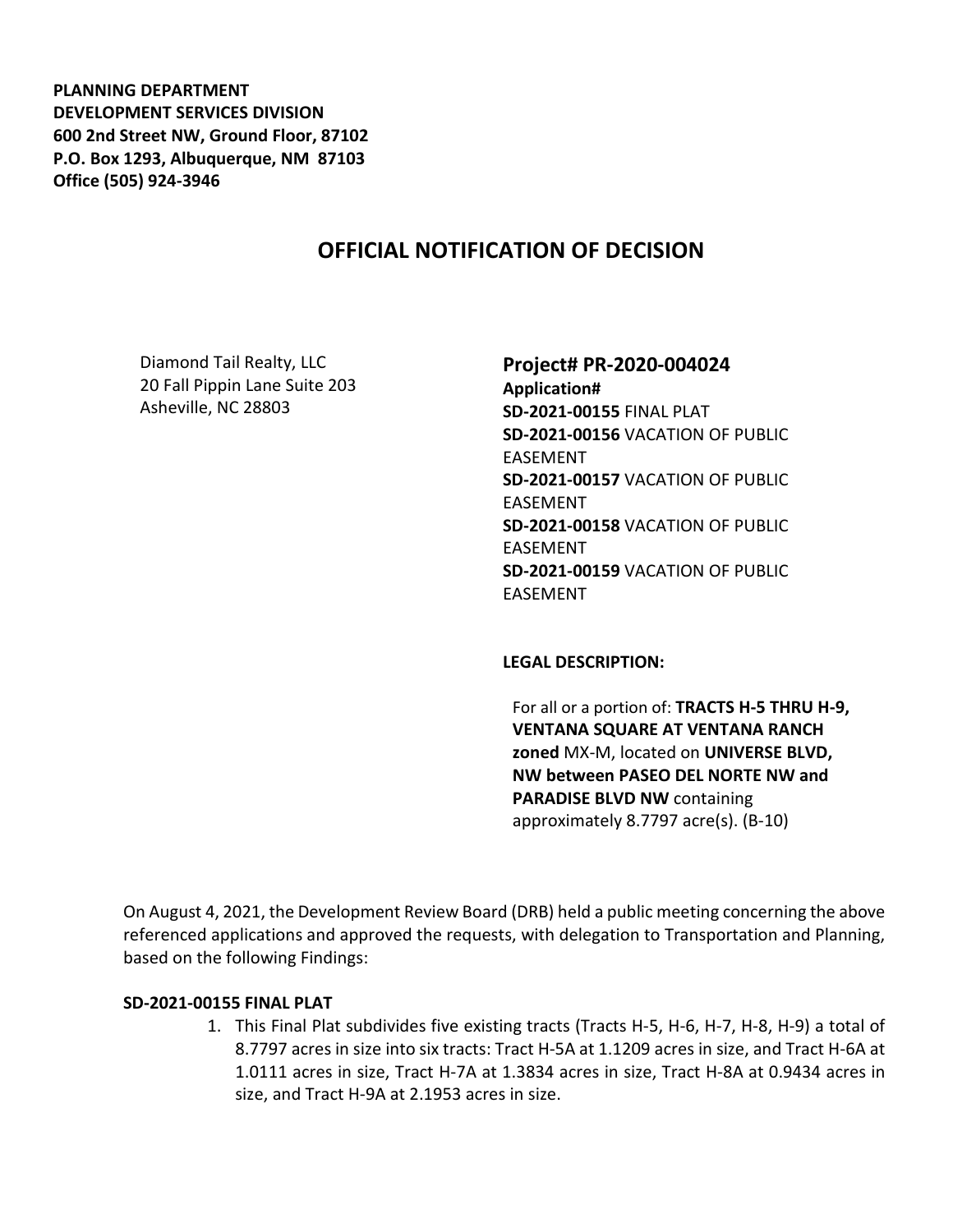This Final Plat grants private access easements, a public waterline and public sewer easement, a public multi-use trail easement, an additional 5-foot public waterline easement, and a 10-foot public utility easement.

- 2. The property is zoned MX-M, future development must be consistent with the underlying zoning.
- 3. An Infrastructure List was approved by the DRB on June 9, 2021 per SD-2021-00029. An Infrastructure Improvements Agreement (IIA) was approved on July 21, 2021 and recorded on July 26, 2021.
- 4. The applicant provided the required notice as outlined in the IDO Table 6-1-1.
- 5. The Final Plat is consistent with the approved Preliminary Plat (SD-2021-00029).

# **Conditions:**

- 1. Final sign-off is delegated to Transportation for the labeling of private width access easements.
- 2. Final sign-off is delegated to Planning for the application number (SD-2021-00155) to be added to the Plat and for the AMAFCA signature.
- 3. The applicant will obtain final sign off from Transportation and Planning by October 4, 2021 or the case may be scheduled for the next DRB hearing and could be denied per the DRB Rules of Procedure.

# **SD-2021-00156 VACATION OF PUBLIC EASEMENT**

- 1. The applicant proposes to vacate a portion of an existing 20-foot public sanitary sewer easement (Easement #4) recorded on March 4, 2003 as depicted on the Plat.
- 2. The applicant justified the vacation request for the easement pursuant to 14-16-6-6-(M)(3). The easement was originally intended for a sewer line to be placed within the easement, but there are no sewer lines within the portion of the easement requested for vacation. This vacation will allow for new development to utilize this area and regain usable space for improvements.

# **SD-2021-00157 VACATION OF PUBLIC EASEMENT**

- 1. The applicant proposes to vacate a portion of an existing 10-foot public waterline easement (Easement #9) recorded on March 4, 2003 as depicted on the Plat.
- 2. The applicant justified the vacation request for the easement pursuant to 14-16-6-6-(M)(3). The easement was created prior to the planned development of the property for a water line which was never constructed. This vacation allows for the new development to design future sites within the areas and tie into the existing water and sewer lines already established within an easement. It will also allow new landscaping, trees, sidewalks, and architectural features.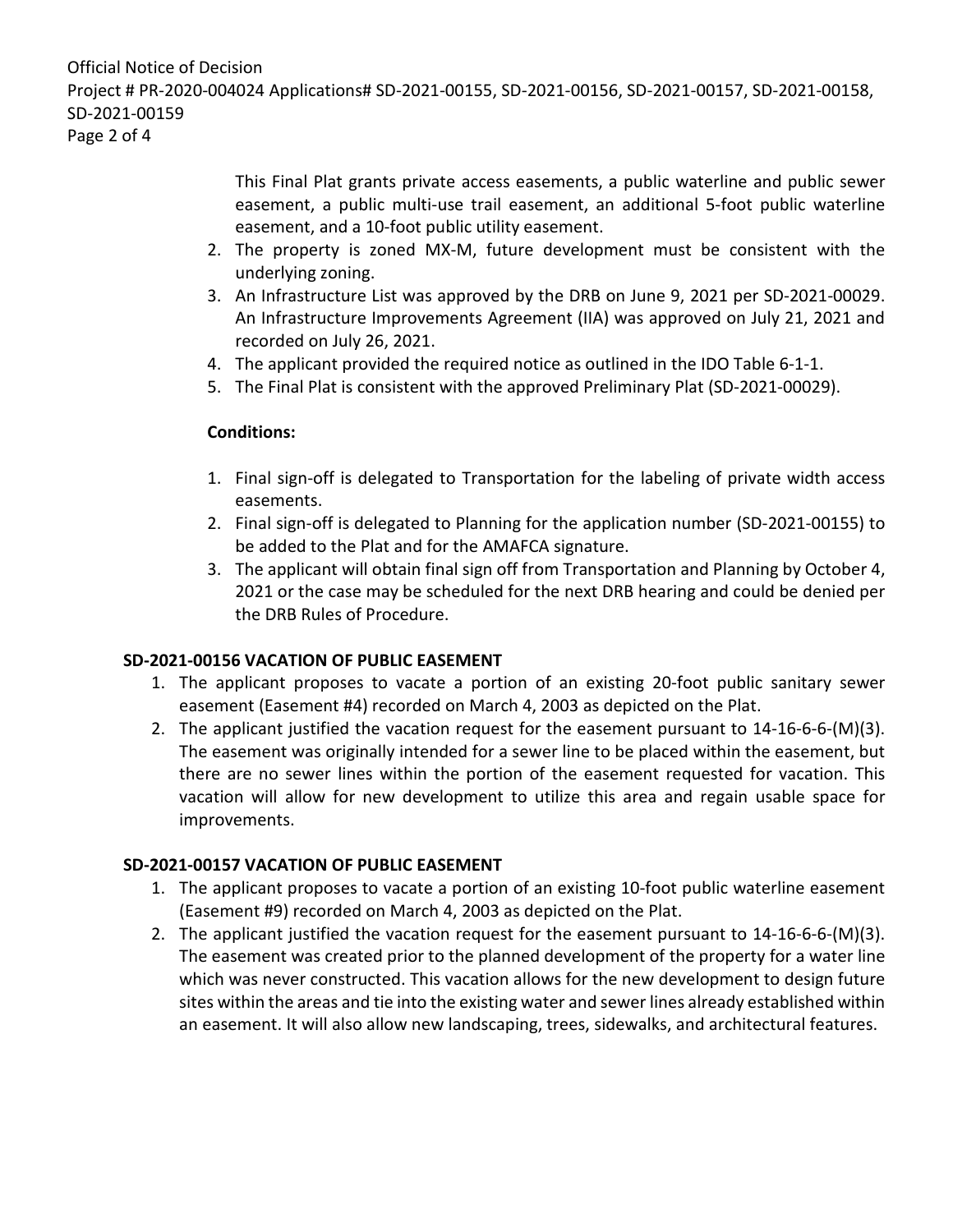Official Notice of Decision Project # PR-2020-004024 Applications# SD-2021-00155, SD-2021-00156, SD-2021-00157, SD-2021-00158, SD-2021-00159 Page 3 of 4

#### **SD-2021-00158 VACATION OF PUBLIC EASEMENT**

- 1. The applicant proposes to vacate an existing 10-foot public sanitary sewer easement (Easement #10) recorded on March 4, 2003 as depicted on the Plat.
- 2. The applicant justified the vacation request for the easement pursuant to 14-16-6-6-(M)(3). The easement was created prior to the planned development of the property for a sanitary sewer line which was never constructed. This vacation allows for the new development to design future sites within the areas and tie into the existing water and sewer lines already established within an easement. It will also allow new landscaping, trees, sidewalks, and architectural features.

### **SD-2021-00159 VACATION OF PUBLIC EASEMENT**

- 1. The applicant proposes to vacate a portion of an existing 20-foot public waterline easement (Easement #15) recorded on March 4, 2003 as depicted on the Plat.
- 2. The applicant justified the vacation request for the easement pursuant to 14-16-6-6-(M)(3). The easement was created prior to the planned development of the property. The request to vacate the portion of the easement as depicted on the Plat is to grant a wider easement and add a sewer line within the revised portion. Both the existing waterline and the future sewer line will be within the revised easement. Since no current infrastructure will be distrurbed, the public will not be affected.

APPEAL: If you wish to appeal this decision, you must do so within 15 days of the DRB's decision or by **AUGUST 19, 2021.** The date of the DRB's decision is not included in the 15-day period for filing an appeal, and if the 15<sup>th</sup> day falls on a Saturday, Sunday or Holiday, the next working day is considered as the deadline for filing the appeal.

For more information regarding the appeal process, please refer to Section 14-16-6-4(U) of the Integrated Development Ordinance (IDO). Appeals should be submitted via email to [PLNDRS@CABQ.GOV](mailto:PLNDRS@CABQ.GOV) (if files are less than 9MB in size). Files larger than 9MB can be sent to **[PLNDRS@CABQ.GOV](mailto:PLNDRS@CABQ.GOV)** using [https://wetransfer.com.](https://wetransfer.com/) A Non-Refundable filing fee will be calculated and you will receive instructions about paying the fee online.

You will receive notification if any person files an appeal. If there is no appeal, you can receive Building Permits at any time after the appeal deadline quoted above, provided all conditions imposed at the time of approval have been met. Applicants submitting for building permit prior to the completion of the appeal period do so at their own risk. Successful applicants are reminded that there may be other City regulations of the IDO that must be complied with, even after approval of the referenced application(s).